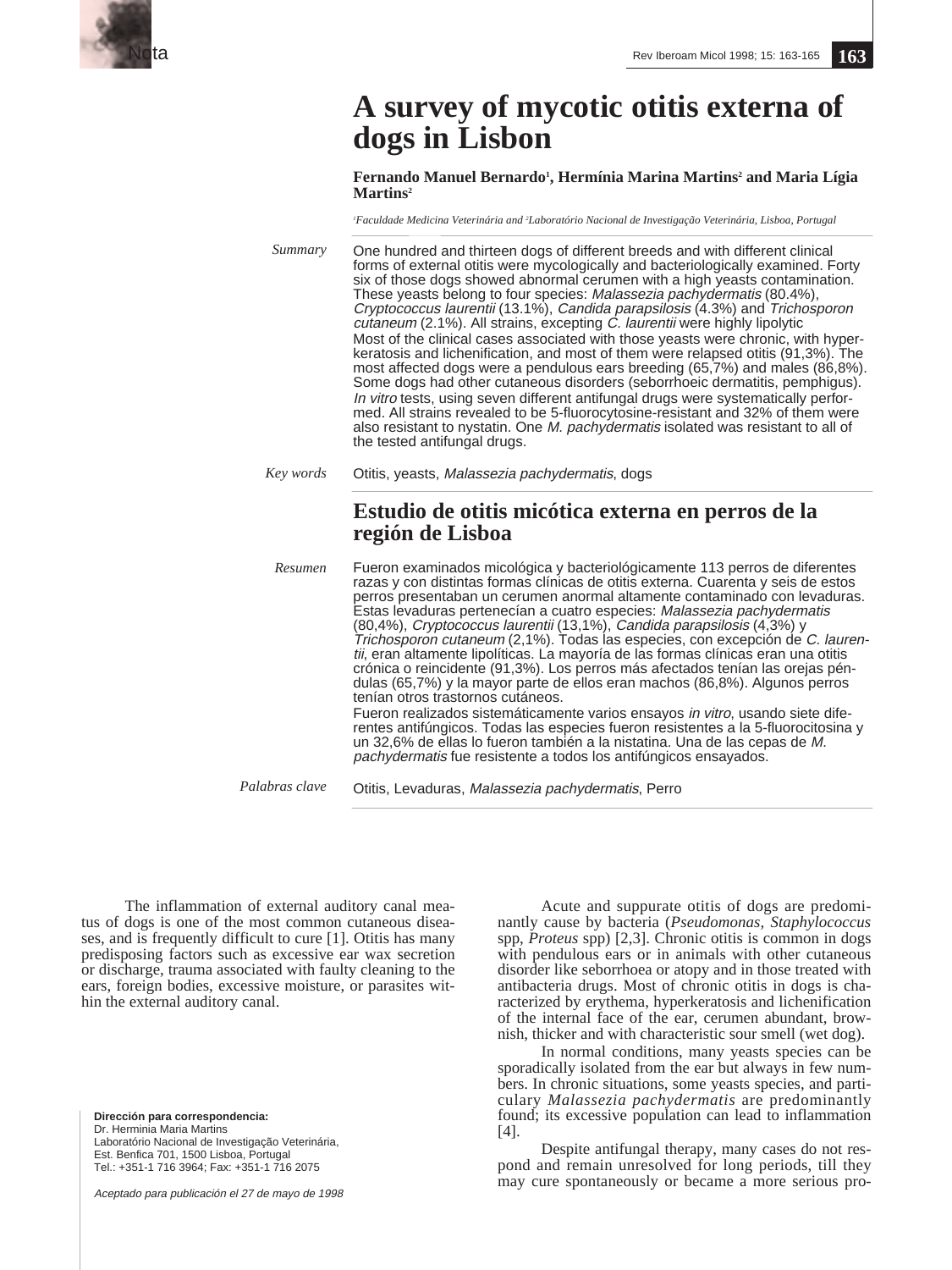blem.

Massive antibiotherapy predispose to subsequent mycotic infections. Otitis externa in dogs have merited worldwide attention, but insufficient has been reported on the microbiology aspects of the disease. This work reports a study of some of the mycotic agents found in these otitis, and *in vitro* testing of its antifungal sensivity.

#### **MATERIAL AND METHODS**

*Samples*. One hundred and thirteen dogs were examined in the Hospital of the Veterinary Faculty of Lisbon as part of a designed survey to extend our knowledge to the effects of age and breed as predisposing factors to otitis. Dogs were three months to 15 years old. Clinical signs were characterised and registered.

Samples were obtained using sterile swabs, to collect cerumen from the external ear canal. Swabs were processed in a maximum delay of 2 h.

*Yeasts research*. A small fraction of the clinical material was microscopically observed after being Gramstained. The 113 samples were inoculated on Yeast Malt Agar (YMA) (Difco, USA) with antibiotic addition (Chloramphenicol 25 mg/ml) (Sigma, Germany) and incubated at 37°C for five to ten days.

Yeast isolates were first examined microscopically in a mount preparation in Lactophenol Cotton Blue (Diagnostica Merck, Germany) and further biochemical identified by using API ID 32 C (Bio-Mérieux, France) complemented with other tests: Christensen's Urea agar, KNO3 assimilation, Rice Tween Agar (RAT)(Bio-Mérieux).

All isolates were finally cultured on Tributyrin agar (Oxoid, USA) to verify lipolytic activity.

*Fungistatic sensivity tests*. Antimycotic activity of seven different commercial fungistatic was performed using disks of (Diagnostic Pasteur Sanofi, France) clotrimazole (CTR)-50 µg, amphotericine (Ab)- 100 µg, miconazole (MCZ)- 50 µg, ketoconazole (KET)-50 µg, nystatin -(NY)-100 UI, econazole (EC)- 50 µg, and 5-fluorocytosine (5FC)-10 µg.

Antimicrobial activity was performed using two different media: Casitone Agar (Sanofi) and Semisynthetic Agar (Sanofi). The optical density of yeasts suspensions swab spread on media were equivalent to McFarland Standard number 2 (Bio-Mérieux). Results were obtained after 48-72 h of incubation at 37°C. Diameter of inhibition zones were taken at 72 h.



Figure 1. *Malassezia pachydermatis*<br>culture in Y.M.A.

## **RESULTS**

All the otitis cases were clinically detected, with abnormal exudation, and inflammatory signals. Gram strained of scrubbings with a dominant population of yeast were considered significant, as a possible source of infection.

Mycological analysis which reveal an exuberant cultures of yeast and without significant or dominant bacterial flora were considered to be of fungal aetiology. Forty six cases of otitis externa (40.7%) were considered to be caused by fungi (Table 1). The remaining otitis, 67 cases, mostly acute forms, had a bacterial aetiology.

Table 1. Occurrence of yeasts in external otitis of dogs.

| <b>Isolated Yeasts</b> | n/N   | $\%$  |
|------------------------|-------|-------|
| M. pachydermatis       | 37/46 | 80.4% |
| C. laurentii           | 6/46  | 13.1% |
| C. parapsilosis        | 2/46  | 4.3%  |
| T. cutaneum            | 1/46  | 22%   |

n/N: number of dogs with positive test results / number of dogs with mycotic otitis.

The most prevalent agent in external mycotic otitis was *M. pachydermatis* (80.4%) (Figures 1 & 2). But other yeasts were found as otitis cause- *Cryptococcus laurentii* (13.1%), *C. parapsilosis* (4.3%) and *Trichosporon cutaneum* (2.2%).



Figure 2. GRAM stain of Malassezia pachydermatis

With the exception of *C. laurentii* all the other agents had a high lipolytic activity (Figure 3).

Of the 46 dogs, with mycotic otitis, most were adults (73.7%), 26.3% were young, less than one year of age.

The majority of affected dogs were male (86.8%) and most of them were of breeds with pendulous ears  $(65.7\%)$ . We also verified that, either in acute cases (18.7%) or in chronic one's mostly with lechenification



Figure 3. Lipolytic activity of etiologycal agentes of mycotic otitis.